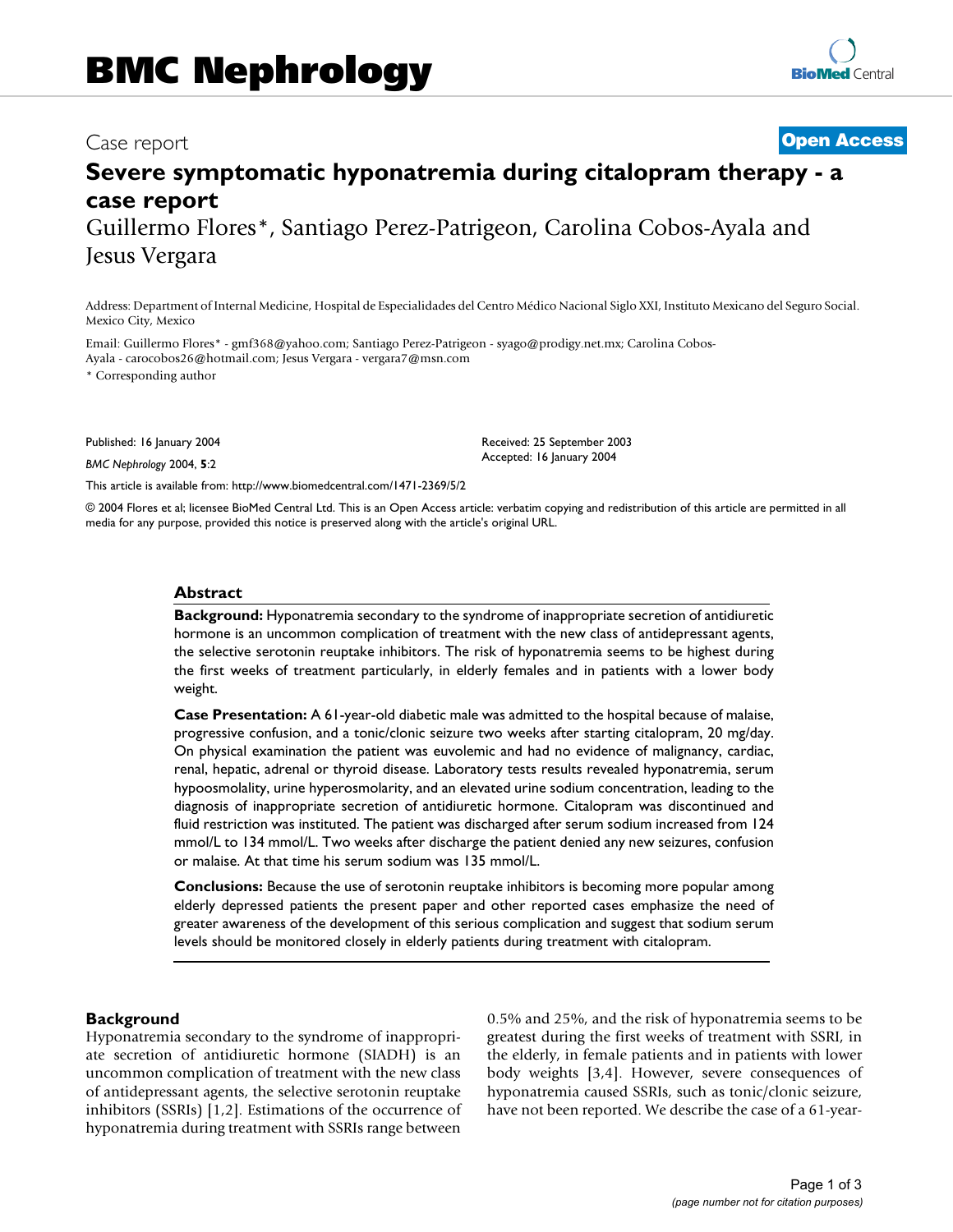old male with tonic/clonic seizure caused by SSRIinduced hyponatremia

# **Case Presentation**

We recently saw a 61-year-old male referred to us because of a 3-day history of malaise, progressive confusion, and a tonic/clonic seizure. Two weeks before, he had been started on a regimen of citalopram 20 mg at bedtime. The patient and his wife reported that he became progressively confused, lethargic and had difficulty performing simple tasks. He is a type 2 diabetic treated with metformin 500 mg twice daily and glyburide 2.5 mg once daily. Upon admission, the patient was afebrile with normal vital signs. He appeared euvolemic without evidence of congestion or dehydration. Neurologic examination was normal except for decreased strength on lower extremities. Significant laboratory findings included sodium of 124 mmol/ L (136–145 mmol/L), potassium of 4.3 mmol/L (3.5–4.5 mmol/L), chloride 86 mg/dL (98–106 mmol/L), blood urea nitrogen of 3.2 mmol/L (3.6–7.1 mmol/L), creatinine 79.56 µmol/L (< 133 µmol/L), glucose of 10.49 mmol/L  $(4.2-6.4 \text{ mmol/L})$ , a uric acid of 150  $\mu$ mol/L  $(150-480 \,\mu\text{mol/L})$  and a serum osmolarity of 263 mosm/ L (285–295 mOsm/L). Urine sodium and urine osmolarity were elevated, 141 mEq/L, and 400 mosm/L, respectively. A CT of the head and an EEG were both normal. An AM cortisol level, thyroid-stimulating hormone (TSH) and free thyroxine levels were within normal limits. Results of a urine toxicology screen revealed no presence of ethanol or recreational drugs. A citalopram pill count confirmed compliance with the drug regimen without evidence of overdose.

A diagnosis of SIADH was made based on clinical euvolemia in the presence of hyponatremia with a urine osmolarity and sodium that were inappropriately high. Normal renal, thyroid and adrenal function with relative hipouricemia, all supported SIADH. Extensive investigations ruled out malignancy, pulmonary, hepatic cardiac or renal disease or any other known causes of SIADH.

On the day of admission, citalopram was discontinued and the patient was treated with 2 liters of intravenous 0.9% sodium chloride, phenytoin (5 mg/kg), and subcutaneous insulin. Approximately 24 hours after admission the patient's serum sodium increased to 129 mmol/L (136–145 mmol/L) and the chloride increased to 89 mmol/L (98–106 mmol/L), thereafter, fluids were restricted to 1200 ml/day. His mental status improved over the next 48 hours. Five days after admission serum sodium was 134 mEq/L (136–145 mmol/L) and serum chloride was 99 mmmol/L (98–106 mmol/L). Patient was fully alert, had no more seizures and was subsequently discharged. At this time phenytoin treatment was stopped.

A follow up serum sodium three weeks after discharge was 135 mmol/L (136–146 mmol/L).

This patient's seizures appear to have been induced by hyponatremia that was secondary to SIADH, a diagnosis that is supported by the low serum sodium concentration, concentrated urine, and clinical evidence of euvolemia. The laboratory values and history were inconsistent with a diagnosis of psychogenic polydipsia. The finding of SIADH secondary to citalopram use may reflect dysregulation of serotonergic control of ADH release or metabolism. Experimental evidence in rodents has demonstrated the presence of serotonin's neurons in the hypothalamic supraoptic nucleus, which is where the ADH prohormone is synthesized[5]. Other studies suggest that serotonin may be involved in the regulation of ADH release[6]. The occurrence in this case of a seizure secondary to SIADHassociated hyponatremia suggests a possible mechanism for citalopram-induced convulsions and corroborates previous reports of citalopram-induced SIADH.

## **Conclusions**

The present case and others previously reported, emphasize the need for greater awareness of the development of this serious and potentially fatal complication in association with citalopram therapy. Review of the present and previous cases has shown that the onset of citalopraminduced hyponatremia or SIADH ranges from 6 to 20 days after the therapy has been started [7-16]. Potential risk factors for SIADH due to citalopram included advanced age, female gender, concomitant use of medications known to cause SIADH or hyponatremia, and possibly, higher citalopram doses [7,8,17]. Therefore, a high level of suspicion, close and careful monitoring of serum sodium concentration particularly in elderly patients during the first month of therapy with citalopram may reduce the incidence of this serious and likely, not rare, adverse effect.

Although information is not conclusive, other SSRI's should also be avoided if treatment with an antidepressant had to be restarted in patients with past medical history of hyponatremia or SIADH induced by citalopram [17,18].

#### **Competing interests**

None declared.

## **Author's contributions**

GF was the attending physician and wrote the paper; SP is a fourth year resident in internal medicine that participated in the care of the patient; CC-A is second year resident in internal medicine that participated in the care of the patient; JV is a third year resident in internal medicine